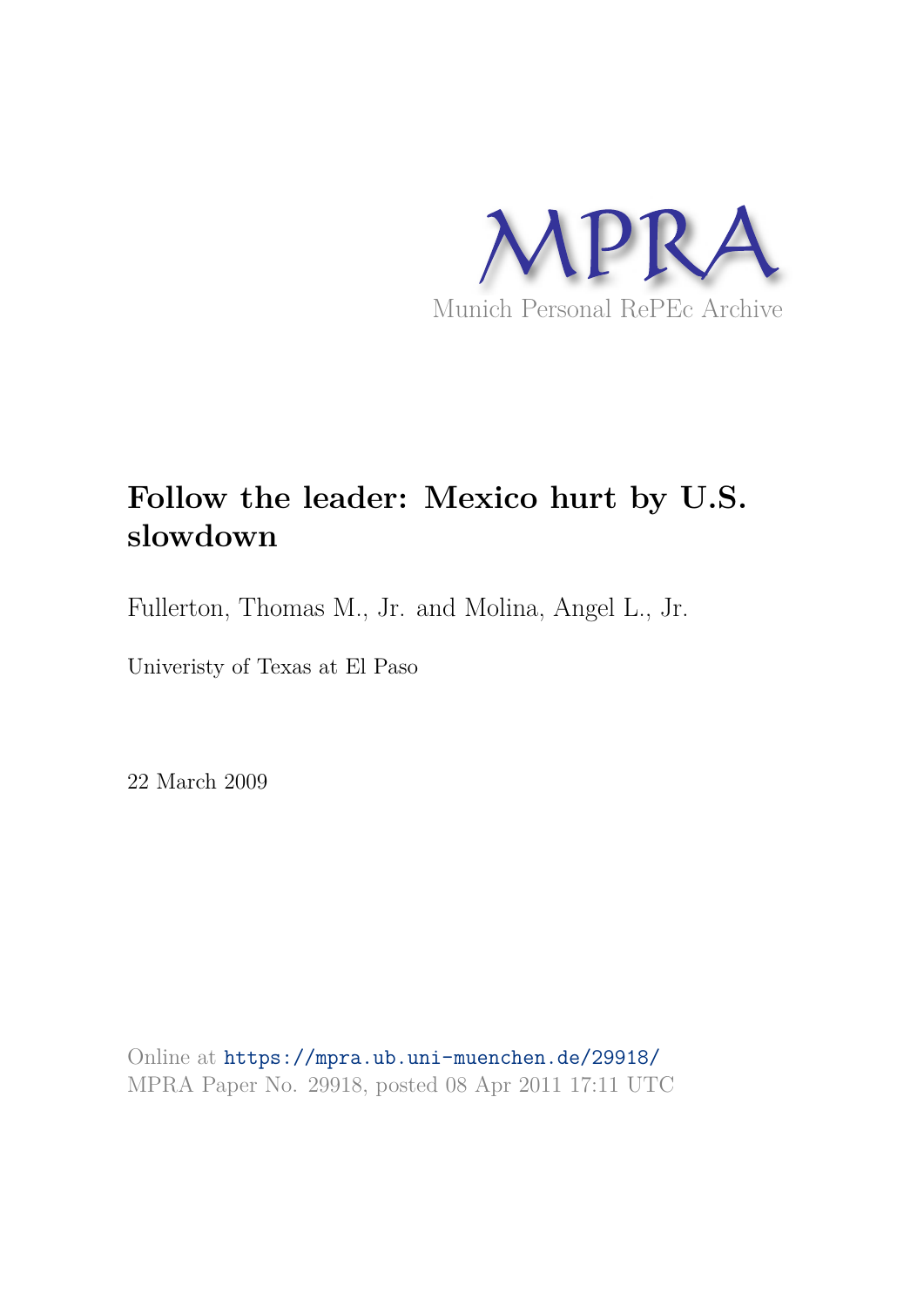## **CONSENSUS ECONOMIC FORECAST**

**University of Texas at El Paso Border Region Modeling Project** 

## 1st Quarter 2009

**American Chamber México** Dr. Deborah L. Riner

> **Wells Fargo Bank** Dr. Eugenio J. Alemán

**Center for Economic Forecasting** of Mexico Dr. J. Alfredo Coutiño

> **JP Morgan Chase Bank** Dr. Alfredo Thorne

**BBVA Bancomer** Octavio Gutiérrez Engelman Pedro Uríz Cecilia Posadas

Universidad Autónoma de Ciudad Juárez Dra. Patricia Barraza de Anda Dra. Lisbeily Domínguez

El Colegio de la Frontera Norte Dr. Eduardo Mendoza Cota Dr. Eliseo Díaz

Instituto Tecnológico y de **Estudios Superiores de Monterrey** Dr. Jorge Ibarra Salazar

Universidad Autónoma de Coahuila Dr. Alejandro Dávila Flores

## Follow the leader: Mexico hurt by U.S. slowdown

As economic conditions in the United States have faltered, the impact on the Mexican economy has been negative. The short-term consensus projections for Mexico reflect this and suggest that the downturn is not likely to loosen its grip on the Mexican economy until the second half of 2009 or even early 2010.

Panelist projections for real gross domestic product (GDP) in 2009 are consistently negative, ranging from a relatively moderate contraction of -0.8 percent to a fairly sharp decline of -4.0 percent. The consensus GDP forecast anticipates GDP will shrink by -2.2 percent in 2009. Although this outlook translates into negative growth for private consumption, the consensus rate of decline is less severe, at -1.1 percent. For private consumption, there is less unanimity among the forecasters, with two predictions calling for slight growth as consumers dip into savings or increase household indebtedness.

Nearly all of the panelists expect counter-cyclical fiscal policy to result in greater government consumption in 2009, with a consensus growth rate of 2.8 percent. Total real fixed investment is largely expected to falter as a consequence of reduced cash flows and business profitability in 2009. North of the border economic weakness translates into a double-digit decline for exports of goods and services. Negative incomes growth is also anticipated to cause imports of goods and services to drop noticeably in 2009 in Mexico.

Against this general economic backdrop, an almost bi-modal outlook for inflation emerges from the panelists. Three forecasts expect prices to increase at rates in excess of 6 percent, while two projections call for consumer price increases of less than 4 percent. The consensus outlook for the peso per dollar nominal exchange rate is 14.32 for 2009, with a fairly tight clustering of the responses around that estimate. A somewhat wider rage of responses emerges for 28-day Treasury Certificates (CETES). Two forecasts anticipate that the rate will average 8 percent or higher in 2009, while two predictions call for these instruments to yield 6.5 percent or less for the year as a whole.

All of the panelists expect the economy to expand by at least small amounts in 2010. Private consumption is expected to keep pace with GDP. Because growth is forecast to be moderate at best, the panel also anticipates that fiscal policy will remain mildly expansionary in 2010. The recovery is expected to stimulate fixed investment in Mexico along with increased export and import volumes. In spite of greater economic activity in 2010, consumer price inflation is projected to decline by 60 basis points to 4.5 percent. The latter forecast undoubtedly reflects a stronger currency market performance by the peso, which is predicted to appreciate to 13.98 P/\$ for the year as a whole. The panel members expect monetary policy to be relatively neutral in 2010, allowing the 28-day CETES rate to hold steady at 7.1 percent.

Thomas M. Fullerton, Jr. and Angel L. Molina, Jr. University of Texas at El Paso Border Region Modeling Project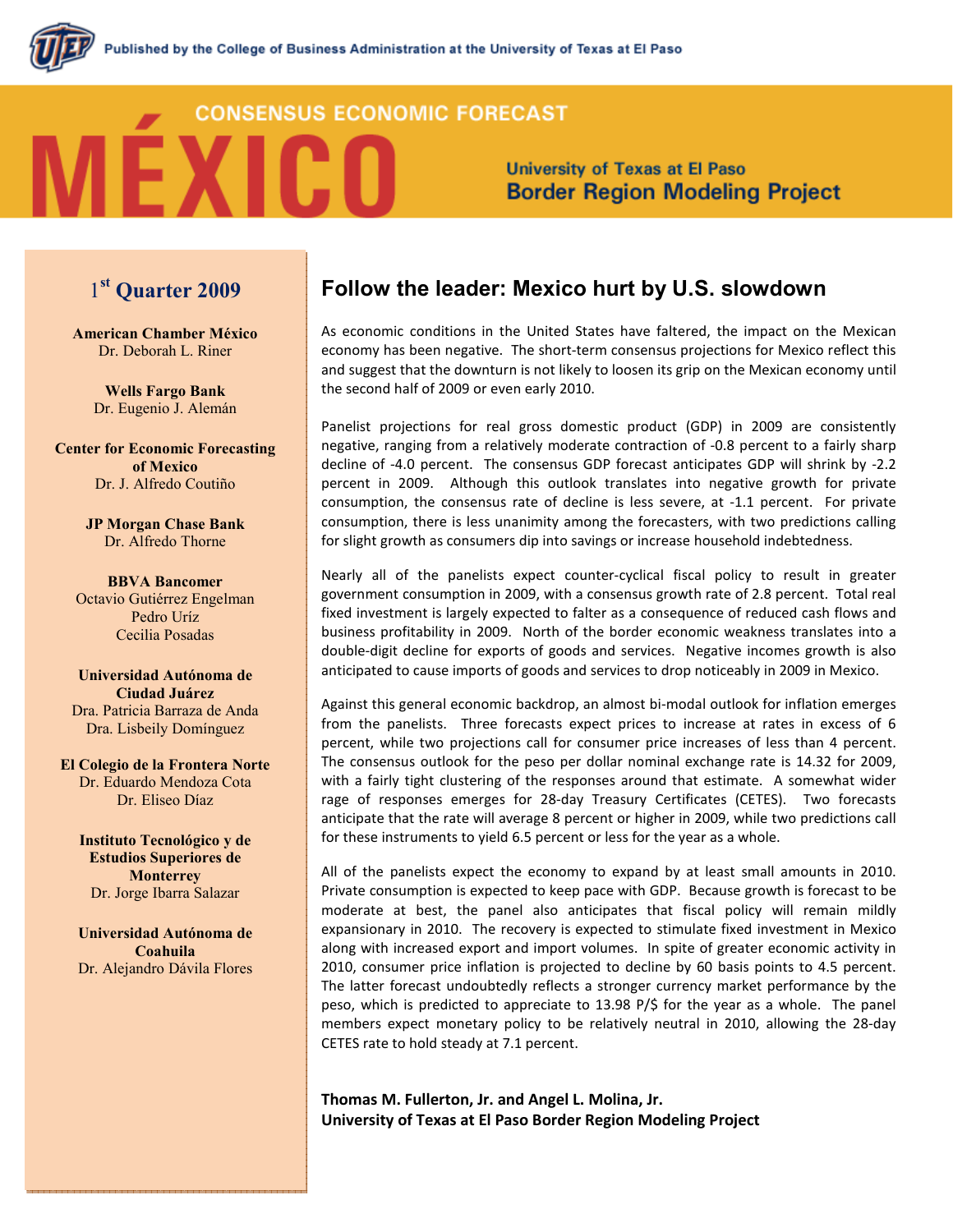| <b>2009 Mexico Consensus</b><br><b>Economic Forecast</b> | 2009 Annual Percent Changes |                        |                           |                     |         |         |                         |                  |                           |
|----------------------------------------------------------|-----------------------------|------------------------|---------------------------|---------------------|---------|---------|-------------------------|------------------|---------------------------|
|                                                          | GDP                         | Private<br>Consumption | Government<br>Consumption | Total<br>Investment | Exports | Imports | Consumer<br>Price Index | Exchange<br>Rate | <b>CETES</b><br>28<br>Day |
| American Chamber Mexico                                  | $-2.5$                      | $-2.8$                 | 2.3                       | $-7.6$              | $-19.1$ | $-14.9$ | 4.3                     | 14.93            | 6.9                       |
| JP Morgan Chase Bank                                     | $-4.0$                      | n/a                    | n/a                       | $-6.0$              | $-3.0$  | $-2.0$  | 5.2                     | 14.50            | n/a                       |
| <b>BBVA Bancomer</b>                                     | $-1.8$                      | $-0.7$                 | 0.0                       | $-3.0$              | $-7.0$  | $-5.2$  | 3.6                     | 13.90            | 5.8                       |
| Wells Fargo Bank<br>Center for Economic Forecasting of   | $-2.3$                      | $-2.1$                 | 2.7                       | $-1.7$              | $-3.3$  | $-0.4$  | 6.0                     | 15.10            | 7.3                       |
| Mexico                                                   | $-0.8$                      | 0.4                    | 2.3                       | 0.5                 | $-5.7$  | $-4.9$  | 3.5                     | 14.52            | 6.5                       |
| <b>UACJ</b>                                              | $-1.0$                      | 1.0                    | $-1.0$                    | 4.0                 | 5.0     | 4.0     | 7.0                     | 14.00            | 8.0                       |
| <b>ITESM</b>                                             | $-2.0$                      | $-1.0$                 | 1.0                       | 1.0                 | $-25.0$ | $-10.0$ | 4.5                     | 14.50            | 7.5                       |
| <b>COLEF</b>                                             | $-3.7$                      | $-2.8$                 | 10.0                      | $-5.0$              | $-12.0$ | $-7.0$  | 7.5                     | 13.50            | 8.5                       |
| <b>UAdeC</b>                                             | $-2.0$                      | $-1.1$                 | 5.0                       | $-0.9$              | $-24.0$ | $-19.3$ | 4.5                     | 14.00            | 7.5                       |
|                                                          |                             |                        |                           |                     |         |         |                         |                  |                           |
| Consensus -- this quarter                                | $-2.2$                      | $-1.1$                 | 2.8                       | $-2.1$              | $-10.5$ | $-6.6$  | 5.1                     | 14.32            | 7.2                       |
| -- last quarter                                          | n/a                         | n/a                    | n/a                       | n/a                 | n/a     | n/a     | n/a                     | n/a              | n/a                       |

## 2010 Mexico Consensus Economic Forecast 2010 Annual Percent Changes

|                                                        | GDP | Private<br>Consumption | Government<br>Consumption | Total<br>Investment | Exports | Imports | Consumer<br>Price Index | Exchange<br>Rate | <b>CETES</b><br>28<br>Day |
|--------------------------------------------------------|-----|------------------------|---------------------------|---------------------|---------|---------|-------------------------|------------------|---------------------------|
| American Chamber Mexico                                | 1.3 | 1.1                    | 1.3                       | 4.4                 | $-0.6$  | 0.0     | 3.8                     | 14.970           | 7.0                       |
| JP Morgan Chase Bank                                   | 3.4 | n/a                    | n/a                       | 15.0                | 12.0    | 13.5    | 3.5                     | 13.500           | n/a                       |
| <b>BBVA Bancomer</b>                                   | 1.1 | 2.1                    | 2.0                       | $-0.7$              | $-0.6$  | 0.8     | 3.7                     | 12.850           | 5.0                       |
| Wells Fargo Bank<br>Center for Economic Forecasting of | 2.1 | 2.0                    | 2.8                       | 2.9                 | 2.7     | 2.3     | 5.0                     | 15.090           | 7.3                       |
| Mexico                                                 | 3.0 | 3.5                    | 3.0                       | 6.9                 | 4.3     | 3.9     | 3.4                     | 13.610           | 6.3                       |
| <b>UACJ</b>                                            | 1.5 | 1.5                    | 1.0                       | 4.5                 | 5.0     | 4.0     | 6.0                     | 13.500           | 8.0                       |
| <b>ITESM</b>                                           | 1.0 | 2.0                    | 3.0                       | 4.0                 | 10.0    | 5.0     | 4.0                     | 14.000           | 7.0                       |
| <b>COLEF</b>                                           | 1.1 | 1.0                    | 6.0                       | $-2.0$              | 2.5     | $-2.0$  | 6.0                     | 14.500           | 8.5                       |
| <b>UAdeC</b>                                           | 1.0 | 1.2                    | 0.5                       | 1.9                 | 2.0     | 2.9     | 5.5                     | 13.800           | 8.0                       |
| Consensus -- this quarter                              | 1.7 | 1.8                    | 2.4                       | 4.1                 | 4.1     | 3.4     | 4.5                     | 13.980           | 7.1                       |
| -- last quarter                                        | n/a | n/a                    | n/a                       | n/a                 | n/a     | n/a     | n/a                     | n/a              | n/a                       |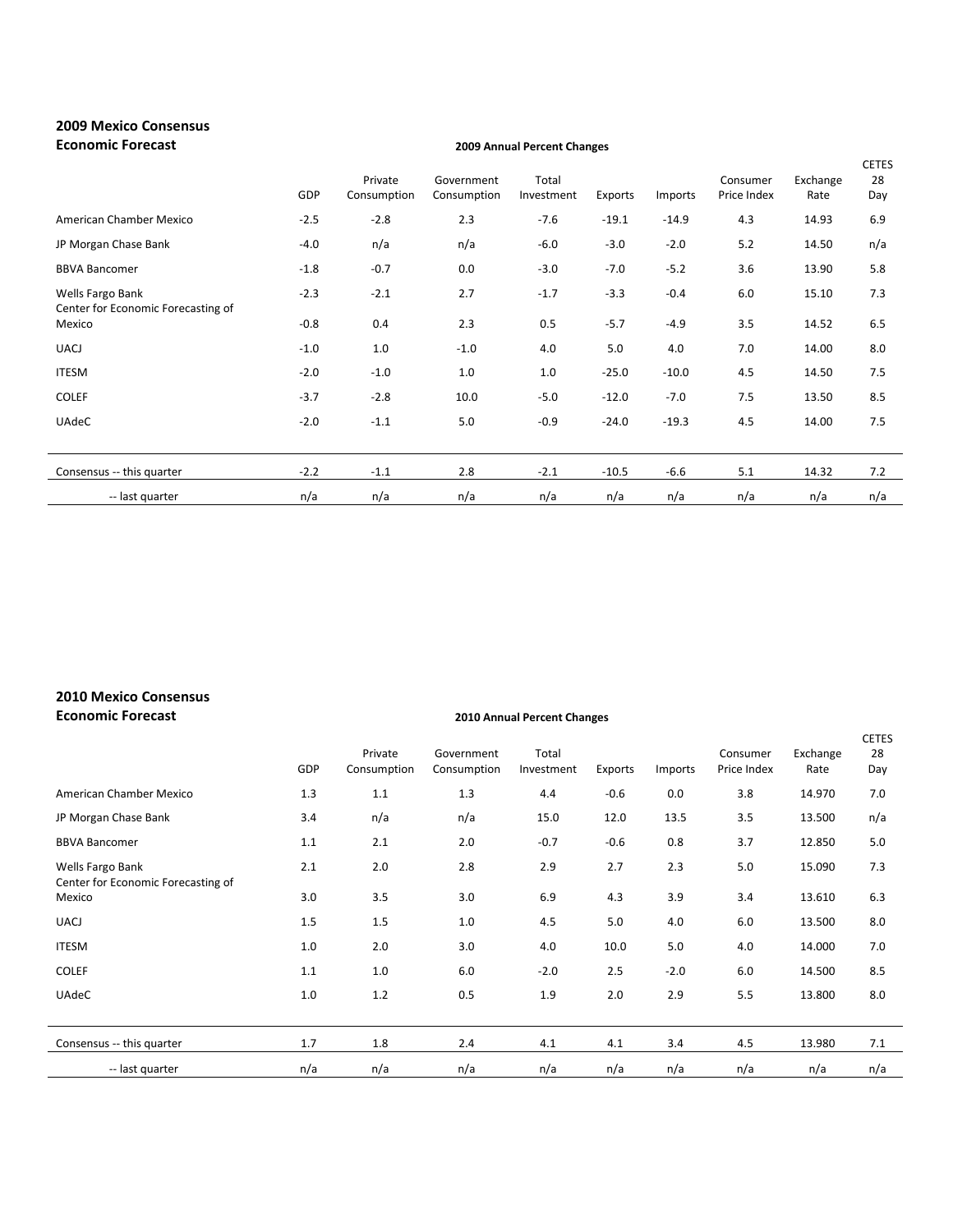### Annual Averages

|      | <b>Historical Data</b> | GDP<br>(2003)<br>Pesos,<br>billions) | Private<br>Consumption<br>(2003 Pesos,<br>billions) | Government<br>Consumption<br>(2003 Pesos,<br>billions) | Total<br>Investment<br>(2003 Pesos,<br>billions) | Exports<br>(2003)<br>Pesos,<br>billions) | Imports<br>(2003)<br>Pesos,<br>billions) | CPI<br>June<br>$2002 =$<br>100 | Nominal<br>Exchange<br>Rate<br>Pesos/<br><b>Dollars</b> | <b>CETES</b><br>28 Day |
|------|------------------------|--------------------------------------|-----------------------------------------------------|--------------------------------------------------------|--------------------------------------------------|------------------------------------------|------------------------------------------|--------------------------------|---------------------------------------------------------|------------------------|
| 2008 | <b>Percent Change</b>  | 8,928.6<br>1.35%                     | 6,220.0<br>1.54%                                    | 930.5<br>0.59%                                         | 2,050.6<br>4.94%                                 | 2,710.2<br>1.40%                         | 3,057.6<br>4.29%                         | 129.2<br>5.13%                 | 11.14<br>1.92%                                          | 7.68                   |
| 2007 | Percent Change         | 8,809.9<br>3.33%                     | 6,125.5<br>3.86%                                    | 925.0<br>2.14%                                         | 1,954.0<br>7.17%                                 | 2,672.9<br>5.66%                         | 2,931.7<br>7.00%                         | 122.9<br>3.97%                 | 10.93<br>0.28%                                          | 7.19                   |
| 2006 | Percent Change         | 8,526.0<br>5.13%                     | 5,897.8<br>5.68%                                    | 905.6<br>1.72%                                         | 1,823.3<br>9.78%                                 | 2,529.7<br>10.94%                        | 2,740.0<br>12.57%                        | 118.2<br>3.63%                 | 10.90<br>$-0.16%$                                       | 7.19                   |
| 2005 | Percent Change         | 8,110.2<br>3.21%                     | 5,580.7<br>4.78%                                    | 890.3<br>2.44%                                         | 1,660.8<br>7.46%                                 | 2,280.3<br>6.75%                         | 2,434.0<br>8.48%                         | 114.1<br>3.99%                 | 10.92<br>$-3.29%$                                       | 9.20                   |
| 2004 | <b>Percent Change</b>  | 7,857.7<br>4.00%                     | 5,326.0<br>5.62%                                    | 869.1<br>$-2.76%$                                      | 1,545.5<br>8.01%                                 | 2,136.1<br>11.50%                        | 2,243.8<br>10.74%                        | 109.7<br>4.69%                 | 11.29<br>4.63%                                          | 6.82                   |
| 2003 | <b>Percent Change</b>  | 7,555.8<br>1.35%                     | 5,042.8<br>2.22%                                    | 893.8<br>0.80%                                         | 1,430.9<br>0.37%                                 | 1,915.8<br>2.70%                         | 2,026.2<br>0.70%                         | 104.8<br>4.55%                 | 10.79<br>12.05%                                         | 6.23                   |
| 2002 | Percent Change         | 7,455.0<br>0.83%                     | 4,933.1<br>1.59%                                    | 886.7<br>$-0.33%$                                      | 1,425.6<br>$-0.64%$                              | 1,865.5<br>1.44%                         | 2,012.2<br>1.46%                         | 100.2<br>5.03%                 | 9.63<br>3.10%                                           | 7.09                   |
| 2001 | Percent Change         | 7,393.9<br>$-0.16%$                  | 4,856.1<br>2.48%                                    | 889.6<br>$-1.98%$                                      | 1,434.8<br>$-5.64%$                              | 1,839.0<br>$-3.60%$                      | 1,983.2<br>$-1.63%$                      | 95.42<br>6.36%                 | 9.34<br>$-1.27%$                                        | 11.31                  |
| 2000 | Percent Change         | 7,405.5<br>6.60%                     | 4,738.7<br>8.18%                                    | 907.6<br>2.38%                                         | 1,520.5<br>11.36%                                | 1,907.6<br>16.28%                        | 2,016.1<br>21.47%                        | 89.71<br>9.50%                 | 9.46<br>$-1.05%$                                        | 15.24                  |
| 1999 |                        | 6,946.9                              | 4,380.3                                             | 886.5                                                  | 1,365.4                                          | 1,640.5                                  | 1,659.7                                  | 81.93                          | 9.56                                                    | 21.41                  |

Note: 2008 Data are preliminary and subject to revision

\*GDP: Producto Interno Bruto, INEGI, 2003 Pesos

\*Private Consumption: Consumo Privado, INEGI, 2003 Pesos

\*Government Consumption: Consumo de Gobierno, INEGI, 2003 Pesos

\*Total Investment: Formación Bruta de Capital Fijo, INEGI, 2003 Pesos

\*Exports: Exportación de Bienes y Servicios, INEGI, 2003 Pesos

\*Imports: Importación de Bienes y Servicios, INEGI, 2003 Pesos

\*CPI, Banco de México, Annual Average, Base = June 2002

\*Exchange Rate, Banco de México, Peso-to-Dollar, Fecha de Liquidación, Annual Average

\*CETES 28 Days, Banco de México, Annual Average